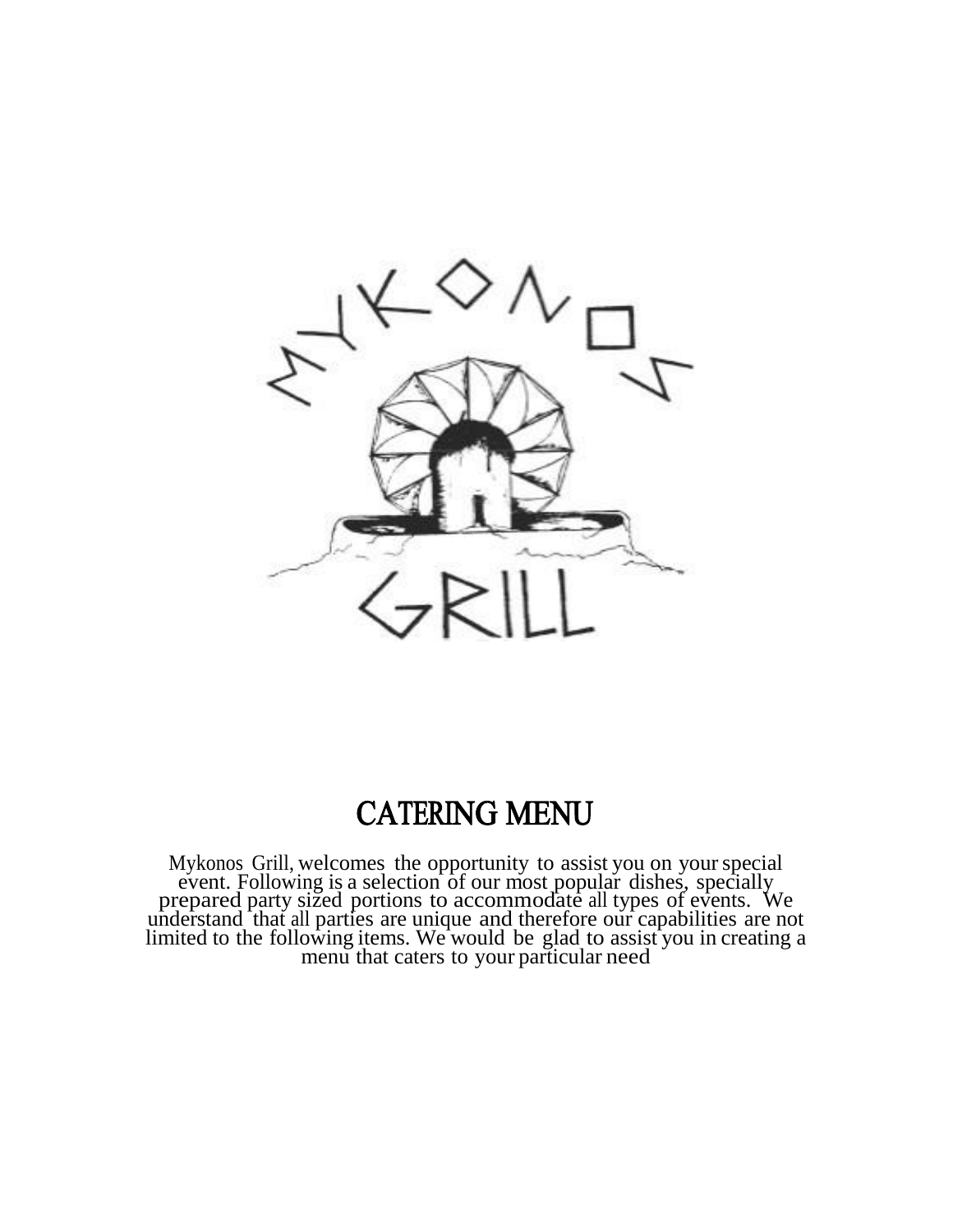## $\sim$  SOUPS  $\sim$

#### QUART **\$15.00**

Lentil soup Greek lentils cooked with tomato, onions and herbs

Avgolemono Traditional chicken soup with egg lemon finish

Fasolada Dry navy beans and vegetables in tomato base topped with pure olive oil

## $\sim$  DIPS  $\sim$

TZATZIKI \$14.00  $\frac{1}{2}$  q **\$24.00** q Greek yogurt with cucumber, garlic and herbs

MELITZANOSALATA **\$15.00** ½ q **\$26.00** q Roast eggplant whipped with olive oil, garlic, parsley and lemon

> TARAMOSALATA  $$16.00\frac{1}{2}q \qquad $28.00 q$ Lemony mousse of fish roe

2 pitas for  $\frac{1}{2}$  quart / 4 pitas for quart / extra pitas **\$ 1.75**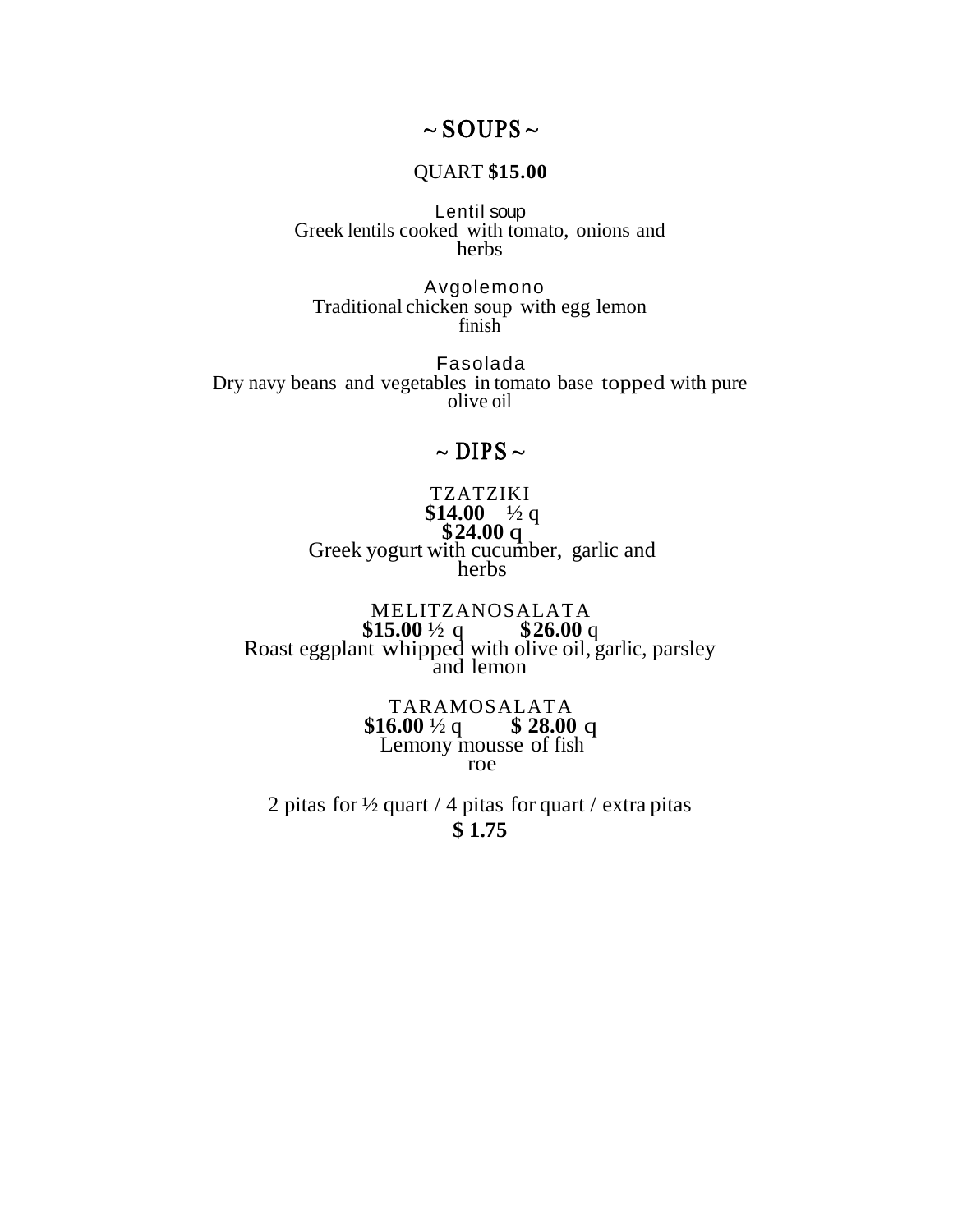### $\sim$  APPETIZERS  $\sim$

#### FASOLIA BEANS ½ Q **\$12.00** 1 Q **\$21.00** Northern beans marinated in pure olive oil, onions, fresh lemon and parsley

#### COLD APPETIZER PLATTER **\$ 10**

One pita per person tzatziki, melitsanosalata, taramosalata, fasolia beans, kalamata olives and feta cheese

DOLMADAKIA YIALANTZI **\$3.50** each Grape leaves stuffed with rice and aromatic **herbs** 

TYROPITAKIA App. size **\$3.50**each Feta cheese and herbs wrapped in layers of phyllo triangles

> SPANAKOPITA **\$3.50** app size **\$5.00** reg,size

Crisp layers of phyllo filled with spinach, feta cheese and scallions

> ½ PAN SPANAKOPITA **\$55** FULL PAN SPANAKOPITA **\$120.00**

KEFTEDAKIA **\$2.00** each Tender meatballs seasoned with parsley, onions and herbs

XTAPODI XIDATO 16 ounces \$**36.00** Marinated octopus in olive oil, vinegar and herbs

KALAMARI XIDATO 16 ounces **\$27 . 0 0** Tender marinated diced kalamari with tomatoes, radishes and scallions

> GARIDES SAGANAKI ( U-12 size) **\$ 6.50** each

Sautéed shrimp with feta cheese, tomatoes, onions pine nuts and raisins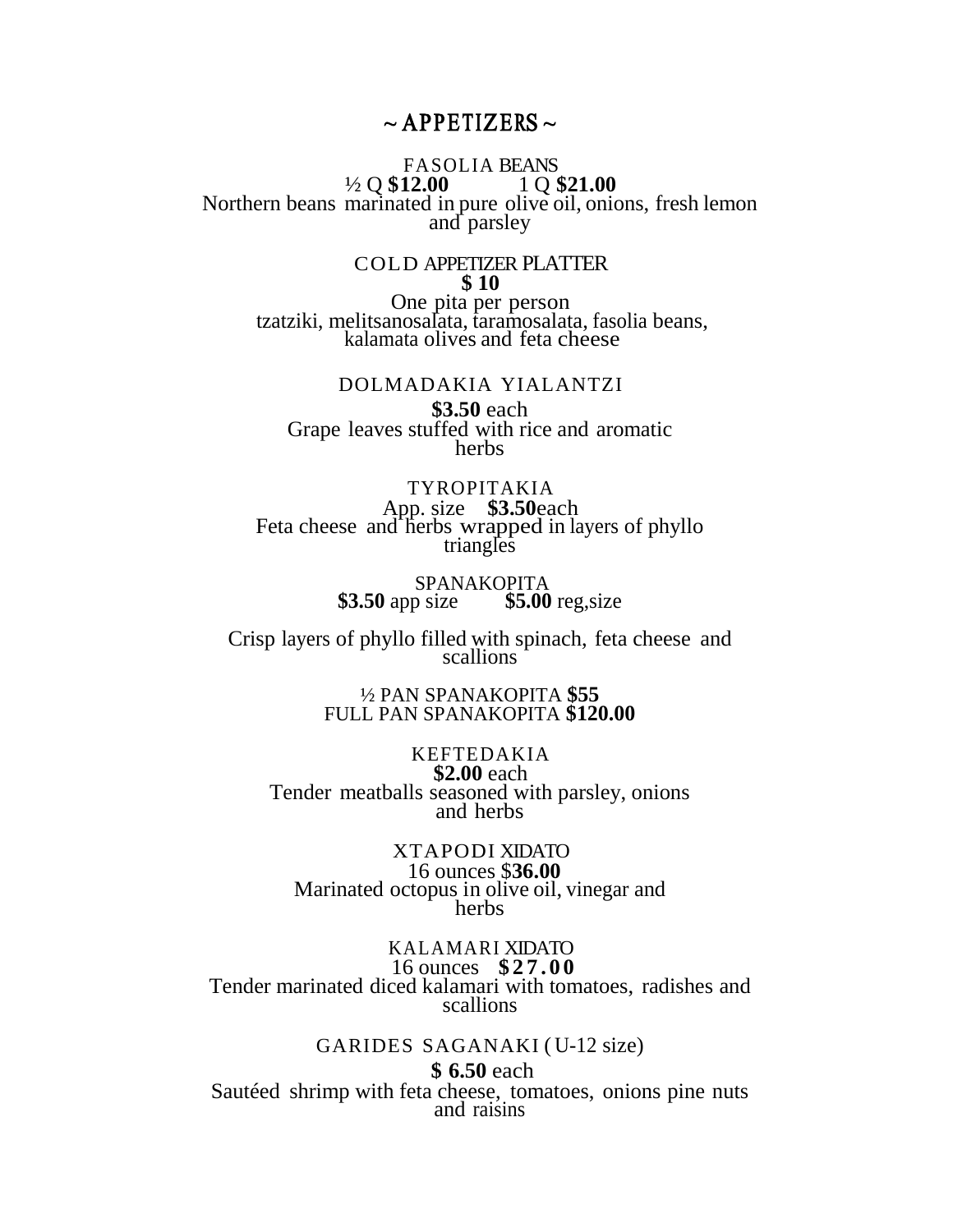## $\sim$  SALADS  $\sim$

## TAVERNA

#### **\$4.75**

romaine lettuce, tomatoes, cucumbers, onions, peppers, feta cheese and kalamata olives

#### HORIATIKI

**\$ 5.50**

the authentic greek salad with tomatoes, cucumbers, feta cheese, kalamata olives,onions and capers

## SIDE ORDERS

#### STRING BEANS

**\$ 5.00**  Fresh string beans cooked in tomato sauce

#### PATATES FOURNOU

**\$5.00**

Oven brown baby potatoes cooked with olive oil, oregano and lemon

> Pita bread **\$1.75** each seasoned and grilled

#### **SKEWERS**

Three piece skewers charcoal broiled and seasoned

| swordfish skewer | \$7.00 |
|------------------|--------|
| chicken skewer   | \$4.50 |
| filet mignon     | \$7.00 |
| pork tenderloin  | \$6.00 |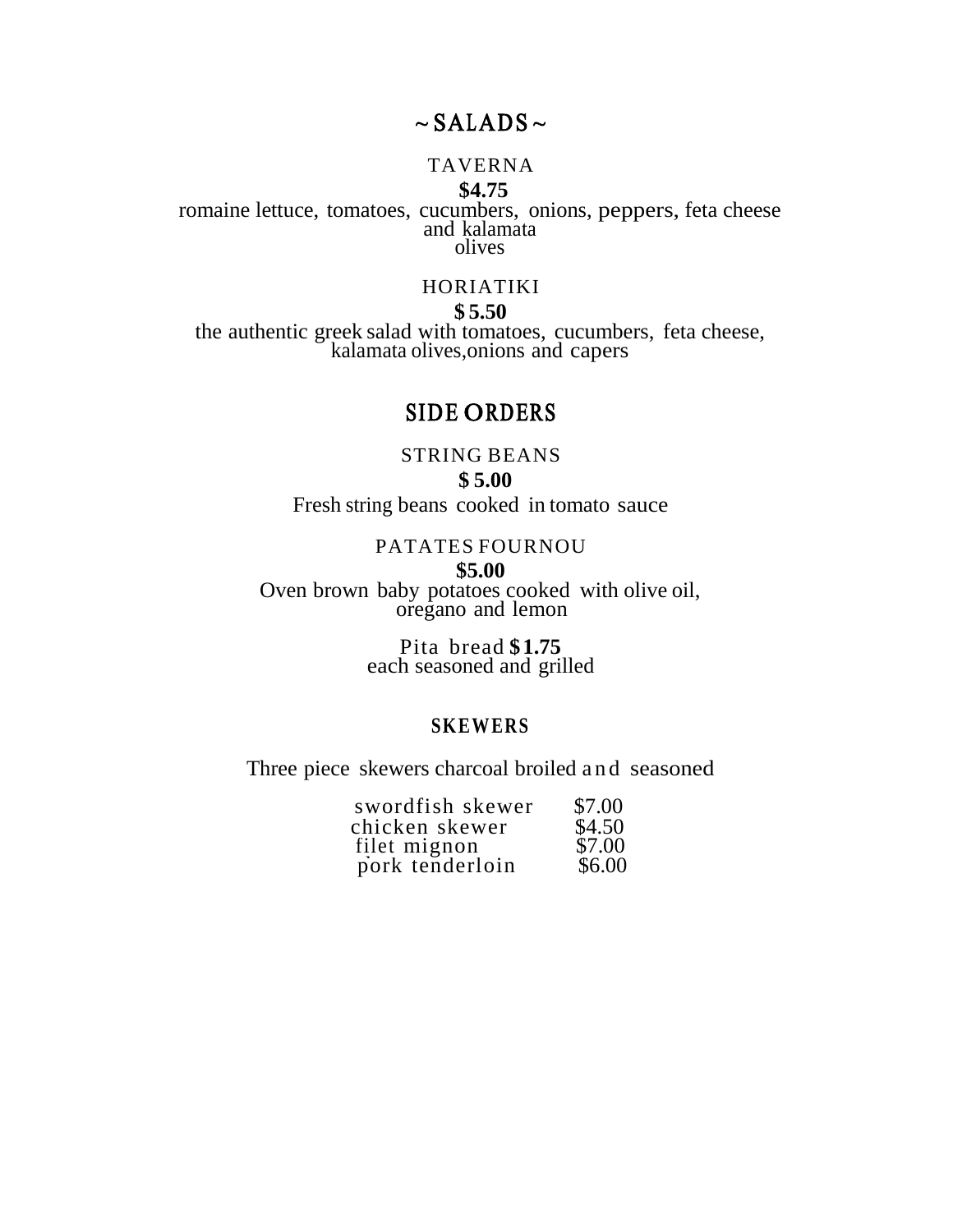## $\sim$  MAIN COURSES  $\sim$

VEGETARIAN MOUSAKA<br>2 pan \$80.00 [9 orders] Full pan \$1 Full pan \$150.00 [18 orders]

Layers of potatoes, zucchini, eggplant and mushrooms topped with béchamel sauce

MOUSAKA<br><sup>1</sup>/2 pan \$86.00 [9 orders] MOUSAKA Full pan **\$165.00** [18 orders]

Layers of thinly sliced baby eggplant, zucchini, potatoes and seasoned ground beef, topped with a rich bechamel

> PASTICHIO ½ pan **\$70.00** [9 orders] pan **\$140.00** [18 orders]

> A deep dish of layers of pasta, black angus ground beef and spices topped béchamel sauce

#### GEMISTA

**\$7.50** each Tomatoes and green peppers stuffed with black angus ground beef, rice and herbs

#### DOLMADES

**\$5.00** each Grape leaves stuffed with black angus ground beef, rice and mint topped with egg lemon sauce

ROASTED WHOLE LEG OF LAMB (about 10 orders) **\$165.00** One whole leg of lamb, sliced boneless and roasted in its own juices and herbs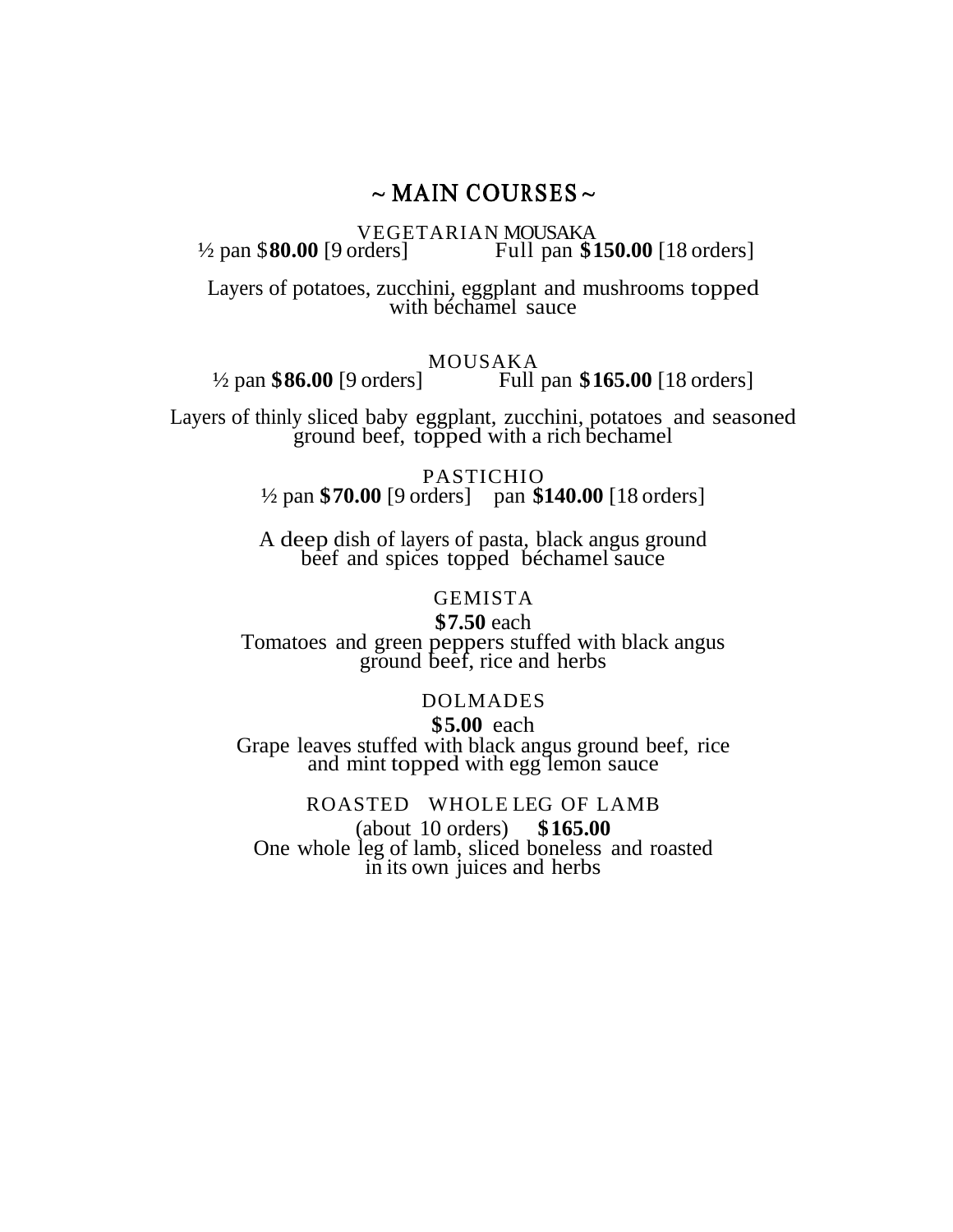#### CHICKEN MAVRODAPHNE

#### **\$10.00**

Sautéed breast of chicken in mavrodaphne wine and mushroom sauce

#### CHICKEN LEMONATO

#### **\$10.00**

Sautéed breast of chicken in white wine lemon sauce topped with capers and mushrooms

#### KOTOPOULO SKARAS

#### **\$11.00**

Grilled marinated breast of chicken sprinkled with pure olive oil, oregano and lemon

## PLAKI

#### **\$12.00**

Traditional greek style oven baked fish filet with tomatoes onions and parsley

#### FRESH FILET OF SALMON **\$14.00** Sprinkled with olive oil lemon and oregano

#### XIFIAS LEMONATOS

#### **\$ 16.00**

Swordfish sauteed with mushrooms, capers, white wine and lemon